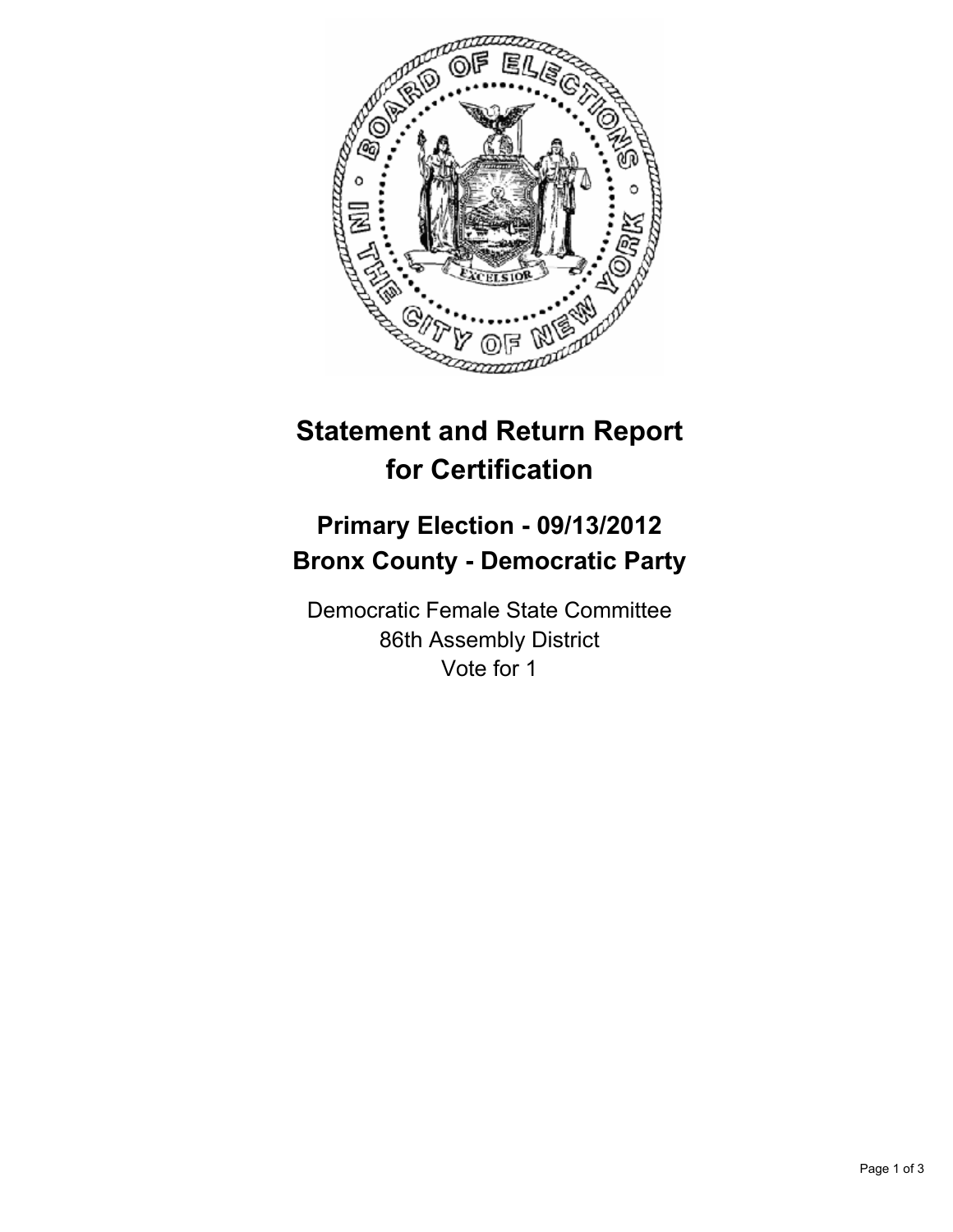

## **Assembly District 86**

| <b>PUBLIC COUNTER</b>                                    | 3,140 |
|----------------------------------------------------------|-------|
| <b>EMERGENCY</b>                                         | 0     |
| ABSENTEE/MILITARY                                        | 65    |
| <b>FEDERAL</b>                                           | 0     |
| <b>SPECIAL PRESIDENTIAL</b>                              | 0     |
| <b>AFFIDAVIT</b>                                         | 125   |
| <b>Total Ballots</b>                                     | 3,330 |
| Less - Inapplicable Federal/Special Presidential Ballots | 0     |
| <b>Total Applicable Ballots</b>                          | 3,330 |
| <b>SHANINE KIRBY</b>                                     | 852   |
| <b>BERNICE WILLIAMS</b>                                  | 1,500 |
| COSSETTE MORILLO (WRITE-IN)                              |       |
| EVELYN RIVERA (WRITE-IN)                                 | 1     |
| UNATTRIBUTABLE WRITE-IN (WRITE-IN)                       | 5     |
| <b>Total Votes</b>                                       | 2,359 |
| Unrecorded                                               | 971   |